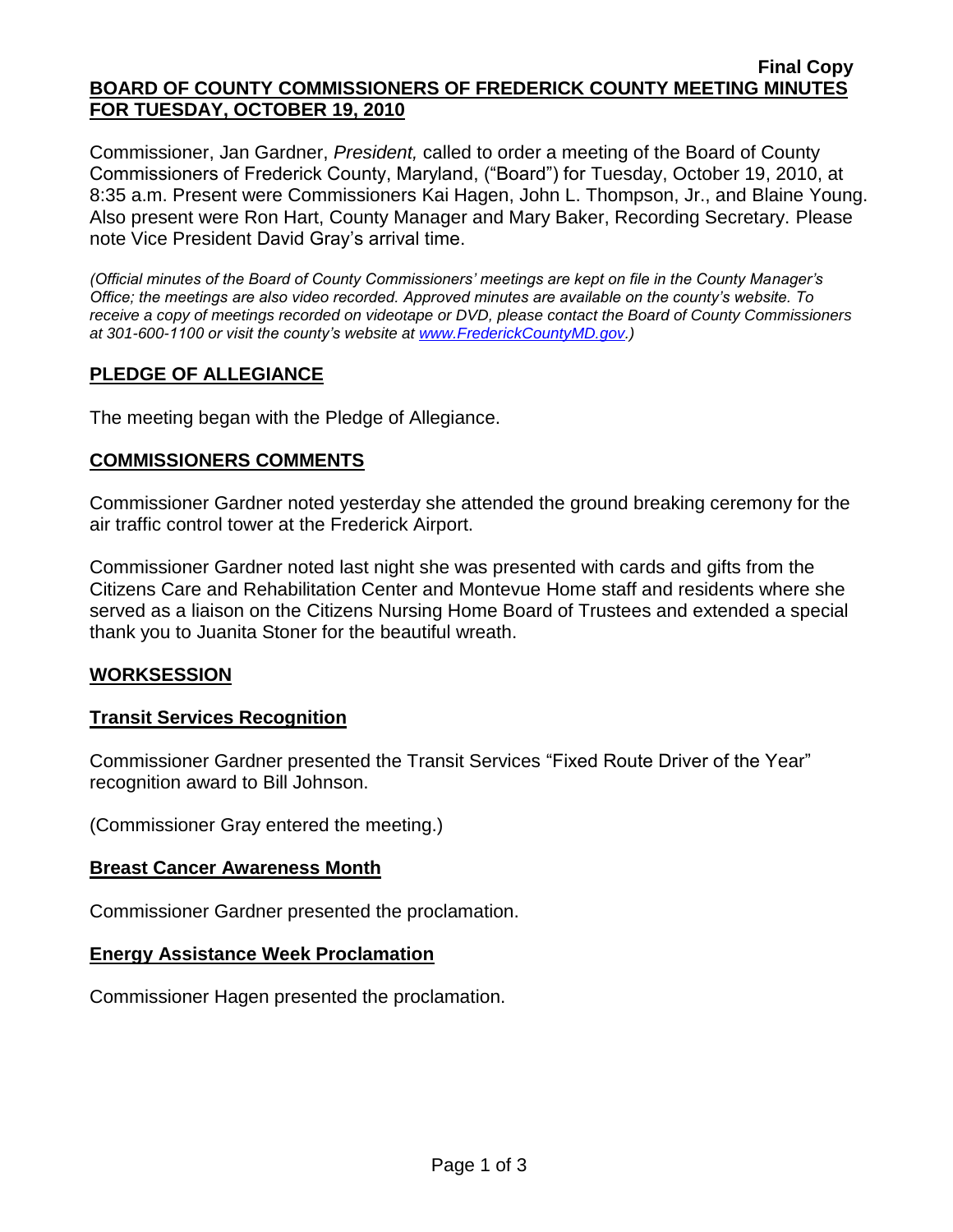### **Commission on Disabilities Distinguished Service Award Presentation to Rooftop Ministries, an Outreach of Daybreak Community Church - Linda Werner, ARC of Frederick**

Ms. Werner, Chairperson, Commission on Disabilities, presented the award.

## **Appointment to the Business Development Advisory Council – Joyce Grossnickle, Office of the County Manager**

Business Development Advisory Council

There was no public comment.

Commissioner Young moved to appoint Mr. H. Richard Ishler, Jr. to fill an unexpired term to expire June 30, 2013. Commissioner Hagen seconded the motion that passed 5-0.

### **Proposed Resolution to Transfer Recovery Zone Bond Allocation – Laurie Boyer, Economic Development Division**

Ms. Boyer presented the proposed resolution.

Commissioner Hagen moved approval of the proposed resolution as presented. Commissioner Gray seconded the motion.

Commissioner Thompson moved to indefinitely postpone this item. The motion did not receive a second.

The main motion passed 4-1 with Commissioner Thompson opposed.

A copy of the approved/adopted resolution can be obtained in the County Manager's Office or by accessing [www.FrederickCountyMD.gov.](file://NT1S5/BOCC/BOCC/BOCC%20Minutes/Mary)

## **Finalize 2011 Legislative Considerations – Ragen Cherney, Office of the County Manager**

Commissioner Gardner requested to postpone voting on the legislative package until the next Board took office.

Commissioner Thompson moved to proceed with this item as presented on the agenda. The motion did not receive a second.

The Board was in favor of soliciting opinions from the incoming Board whether or not to meet jointly after the elections in November to review the legislative package.